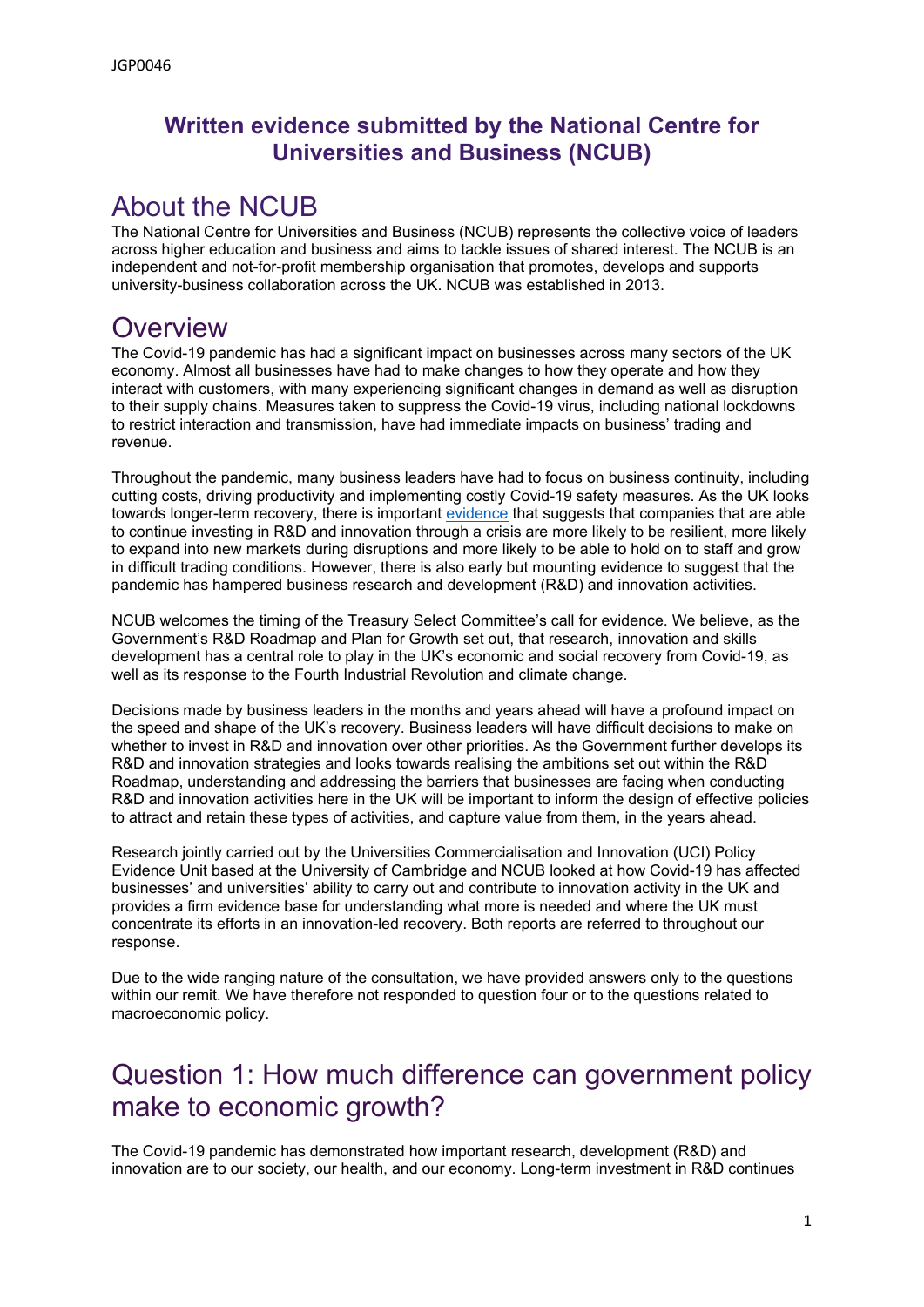to be vital to achieving economic growth. **Public investment and policy has an important part to play in shaping the more R&D intensive, innovation-led economy conducive to economic growth.**

For businesses in many sectors of the economy, investing in R&D and innovation will be a necessity to remaining competitive and building back better in a fast-changing world. The Government's contribution to research is well-documented, but equally Government has a significant and important role to play to support innovation.

First, **governments affect how markets operate and can either encourage or stifle innovation through regulation. Second, governments are important investors in innovation.** Many economists argue that innovation investments tend to have large spill-overs, meaning that the benefits of innovation investment are not solely felt by the company investing.

Government policy in the form of public funding commitments directly support economic recovery post-Covid. These commitments to recovery are an important foundation for future growth. If research, development and innovation are to guide us not only out of the pandemic, but also towards a healthier, more prosperous future, now is the time for the Government and business to invest towards, not away from, R&D and innovation. In light of this, **the Government's commitment to boost annual public research spending to £22 billion by 2024-25, up from £14.9bn in 2021-22, is very welcome.**

Besides supporting R&D through policymaking and funding, the Government can directly support economic growth through skills development. **Providing the right support to develop in-demand skills as well as policies that support the retraining and reskilling of the current workforce are vital in order to close the current skills gap in the UK economy, and will significantly improve economic growth at large.** The UK urgently needs to prepare for greater automation, net zero and the fourth industrial revolution and in order to do so, there is an urgent need to develop clear policies and funding to support retraining and upskilling into sectors that are predicted to grow in the next few decades.

Question 2: What are the causes of the gap in the UK's level of productivity compared to other advanced economies, and why has productivity growth been persistently weak in the aftermath of the 2007-09 financial crisis?

The UK economic slowdown has been greater than in other advanced economies, with the UK ranking 31st out of 35 OECD countries in growth of output per hour from 2008 to 2017. Researchers at the [LSE](https://blogs.lse.ac.uk/businessreview/2020/03/07/if-the-uk-is-high-tech-why-is-productivity-growth-slow-economists-weigh-in/#:~:text=While%20the%20United%20States%20and,hour%20from%202008%20to%202017.) [reported](https://blogs.lse.ac.uk/businessreview/2020/03/07/if-the-uk-is-high-tech-why-is-productivity-growth-slow-economists-weigh-in/#:~:text=While%20the%20United%20States%20and,hour%20from%202008%20to%202017.) that growth of output per worker declined dramatically since the global financial crisis of 2008-09 with output per hour and real wages now no higher than they were beforehand.

The UK's productivity gap has rightly been subject to significant debate and NCUB strongly supports the work of the ESRC supported Productivity Institute, based at the University of Manchester, to provide academic evidence and insight. Evidence suggests that the productivity gap is likely to be driven by a range of factors, however NCUB wants to specifically focus on those areas related to research, innovation and skills.

The R&D Roadmap and Plan for Growth rightly sets out that R&D and innovation can lead to productivity improvements, as evidence from other countries has clearly shown.

#### **The UK has underinvested in R&D in the last 15 years compared to other OECD countries**,

which has left a one billion-pound gap in spending in R&D. [OECD](https://www.oecd-ilibrary.org/science-and-technology/main-science-and-technology-indicators_2304277x) [figures](https://www.oecd-ilibrary.org/science-and-technology/main-science-and-technology-indicators_2304277x) show that UK public spending in R&D is currently around 0.5% of GDP, which is much lower than the levels of 0.7%-0.8% invested by the US, Germany and France. The Government's target to increase total spending on R&D to 2.4% of GDP by 2027 is a sign of its commitment to creating a knowledge-intensive economy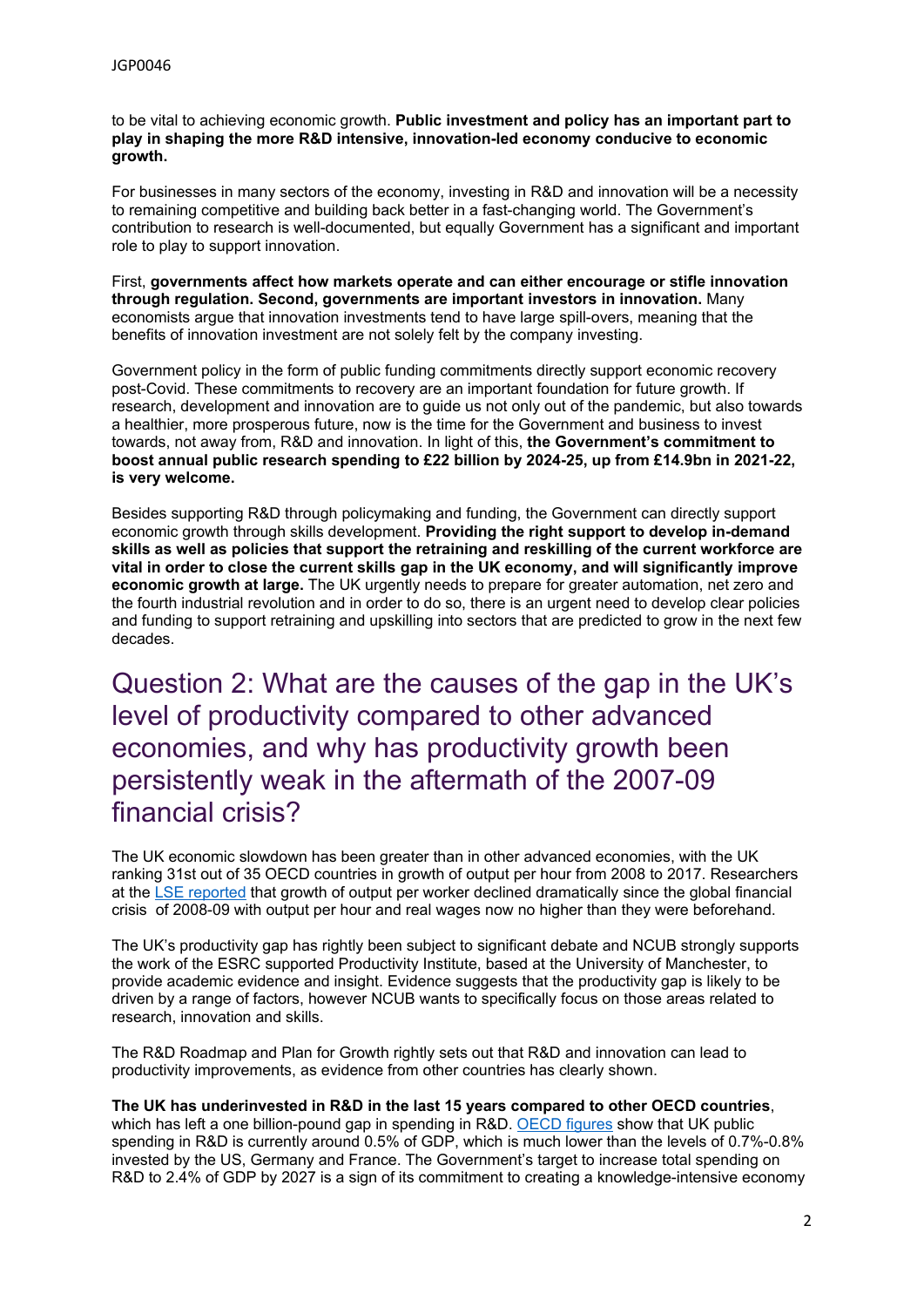and recognition of the important role that R&D and innovation plays in helping to grow the nation's economy. NCUB's [Research](https://www.ncub.co.uk/reports/r-d-taskforce-report-research-to-recovery) [to](https://www.ncub.co.uk/reports/r-d-taskforce-report-research-to-recovery) [Recovery](https://www.ncub.co.uk/reports/r-d-taskforce-report-research-to-recovery) report showed that **had the UK invested at the OECD spending average on R&D for the past 10 years, UK research would have benefited from an additional £44 billion.** This shows how much difference government policy could have made and will make in the future. To start to rectify this, the 2.4% target is ambitious but essential.

Besides comparatively sluggish investment in R&D over a long period of time, a [report](https://www.oecd-ilibrary.org/employment/getting-skills-right-united-kingdom_9789264280489-en) from the OECD showed that the UK ranks amongst the lowest in Europe in terms of mismatch between skills and field of employment. This must be countered by investing in education and worker training, reskilling, and upskilling.

### Question 3: How successful has the Government's pandemic response been in protecting jobs to date, and how can it help reduce and mitigate the economic scarring effects of the pandemic going forward?

The Government's response to the pandemic, including protecting jobs through the furlough scheme and implementing the Kickstart Scheme, are welcome initiatives that will go far to aid the UK in its recovery. However, there is a need to better promote the Kickstart Scheme, Restart Scheme and Lifetime Skills Guarantee, particularly to SMEs.

**Covid-19 and the subsequent lockdowns have had a disproportionate impact on youth employment.** The [ONS](https://www.ons.gov.uk/employmentandlabourmarket/peopleinwork/employmentandemployeetypes/bulletins/uklabourmarket/march2021) [labour](https://www.ons.gov.uk/employmentandlabourmarket/peopleinwork/employmentandemployeetypes/bulletins/uklabourmarket/march2021) [market](https://www.ons.gov.uk/employmentandlabourmarket/peopleinwork/employmentandemployeetypes/bulletins/uklabourmarket/march2021) [statistics](https://www.ons.gov.uk/employmentandlabourmarket/peopleinwork/employmentandemployeetypes/bulletins/uklabourmarket/march2021) for April 2021 showed that while the headline unemployment figure has stabilised at 4.9%, unemployment amongst under 25s is now at 14.3%. Unemployment would have been higher had it not coincided with a large increase in 16 to 25 year olds in education. ONS statistics suggested that people aged under 35 accounted for 635,000 payroll jobs lost in the year to March, with 436,000 of those positions held by people under 25. Most concerning is the increase in young people in long-term unemployment, with 247,000 unemployed for more than six months. Twelve months earlier, 145,000 young people were unemployed for more than six months. **NCUB recommends that the government can do more to support young people by supporting the upskilling and retraining of the workforce and by investing in youth unemployment.**

NCUB recommends that the UK could and should go further in encouraging businesses to hire young people. Firstly, by introducing a 50% wage subsidy for people under the age of 25 undertaking an apprenticeship, including a degree apprenticeship, in response to rapidly falling apprenticeship opportunities. Secondly, to help employers to retain talent and valuable entry level jobs, the Government should temporarily abolish National Insurance Contributions for young people under the age of 25. Employers should no longer have to pay secondary Class 1 (employer) National Insurance contributions (NICs) on earnings up to the Upper Earnings Limit (UEL), for employees under the age of 25. This enhances existing exemptions that apply to young people under the age of 21.

**To mitigate the scarring effects of the pandemic going forward, NCUB recommends the Government needs to invest in young people in the long-term and support them in the immediate and short-term through the crisis.** While young people are over-represented in those sectors that are hardest hit by the pandemic to date, they tend to also be over-represented in the sectors [that](https://cdn.ymaws.com/www.myiep.uk/resource/resmgr/docs/facing_the_future_-_employme.pdf) [are](https://cdn.ymaws.com/www.myiep.uk/resource/resmgr/docs/facing_the_future_-_employme.pdf) [forecasted](https://cdn.ymaws.com/www.myiep.uk/resource/resmgr/docs/facing_the_future_-_employme.pdf) to see lower employment in the long term and under-represented in occupations which are likely to see the strongest job growth at the same time. These long-term structural changes to the labour market will reduce the current and future employment opportunities of young people even further.

Although the Government has rightly focussed on the immediate employment issues caused by the pandemic, there is an urgent need to now develop policies aimed at the longer term. Many of the greatest long-term challenges facing the labour market pre-date the pandemic. **NCUB strongly recommends an approach that looks at the labour market and our economy in the long-term.** This includes increasing levels of collaboration between universities and businesses to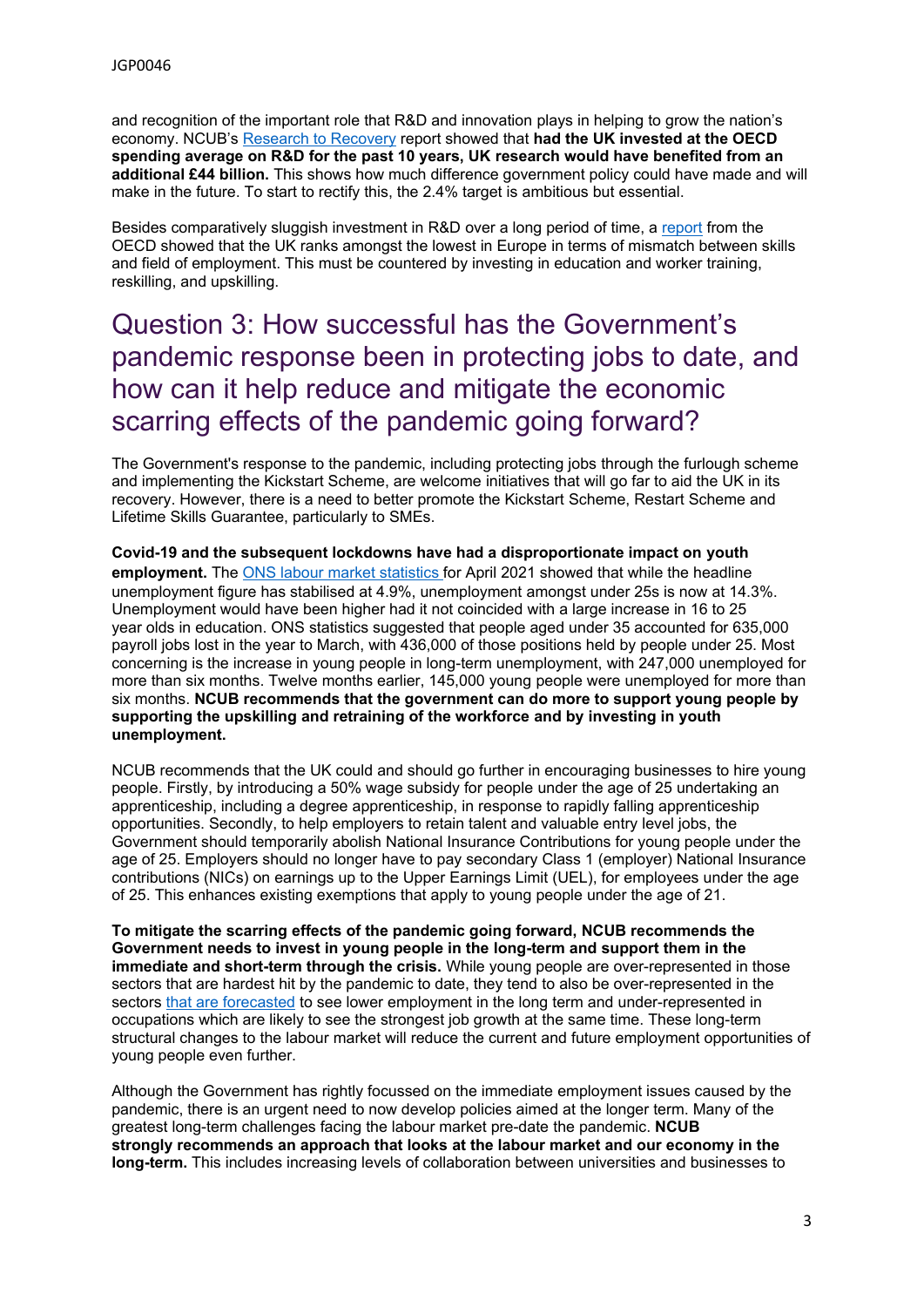ensure that universities deliver the skills that businesses require now and in the future. Skilled graduates in particular, are the pipeline of future talent that businesses need.

Question 5: What policies are effective in helping people to reskill, move between occupations and sectors and take advantage of new opportunities? How could these be best implemented in the aftermath of the pandemic, and as technological developments such as artificial intelligence change the nature of work?

The Kickstart Scheme, Restart Scheme, Lifetime Skills Guarantee and the apprenticeship levy are all welcome initiatives that have helped to reduce unemployment overall and enabled people to reskill and rejoin the workforce. However, as mentioned above, these initiatives need to go further and should be promoted more to employers. In addition, **investing in more flexible learning, digital skills, employability and soft skills are important targets that will enable people to have access to more opportunities.**

While the digital and soft skills of young people entering the labour market must be improved through joint efforts from universities, business and the government, retraining the current workforce is equally important to closing the skills gap.

**Providing soft skills and employability skills will increase access to job opportunities.** The [World](https://www.weforum.org/reports/the-future-of-jobs-report-2020) [Economic](https://www.weforum.org/reports/the-future-of-jobs-report-2020) [Forum](https://www.weforum.org/reports/the-future-of-jobs-report-2020) found that the top skills and skill groups that employers see rising in prominence in 2025 includes analytical and critical thinking as well as problem-solving, and skills in self-management such as active learning, resilience, stress tolerance and flexibility. It is especially important for universities therefore, to engage local employers to ensure that they develop the 'soft' skills deemed important to enhancing employability.

While employer demand for digital skills is set to continue to grow, participation in digital skills training has declined. The number of young people taking IT subjects at GCSE level has fallen by 40% since 2015, with the number taking A Levels, further education courses and apprenticeships all declining. World Skills UK showed that less than half of UK employers (48%) believe that young people are leaving full-time education with sufficient advanced digital skills. **NCUB recommends that increasing the digital skills of the UK workforce across the board will be essential to enabling them to move between sectors and to taking advantage of new opportunities.**

While providing the necessary skills is essential, creating one body to address and coordinate skills needs in the UK will facilitate the provision of those skills. A coordinated, cross-cutting approach needs to be taken to develop, upskill, retain and retrain domestic talent. **NCUB recommends that the remit of the Office for Talent should be expanded to include domestic talent to create a more strategic and evidence-based approach to understanding current and future skills needs.** The Office for Talent would recommend policy solutions to the Government across education, training, research, immigration and diversity and inclusion policy.

#### **Addressing the need to incentivise and support those seeking to reskill later in life, NCUB recommends that loan restrictions regarding Equivalent and Lower Qualifications (ELQ) should be lifted, and that loans to study individual modules be introduced.**

Workers switching between sectors is a lot more complicated than is sometimes considered, not to mention the stress caused by this move. A recent [Resolution](https://www.resolutionfoundation.org/publications/can-training-help-workers-change-their-stripes/) [Foundation](https://www.resolutionfoundation.org/publications/can-training-help-workers-change-their-stripes/) [report](https://www.resolutionfoundation.org/publications/can-training-help-workers-change-their-stripes/) highlighted that while there is a strong association between training and returning to work, the association between most forms of training and changing industry is much smaller. Within their sample, people aged between 25-59 years who were most likely to make a career change were those engaged in *full-time education*. Despite this, only 1% of 25- to 59-year-olds participate in full-time education each year, in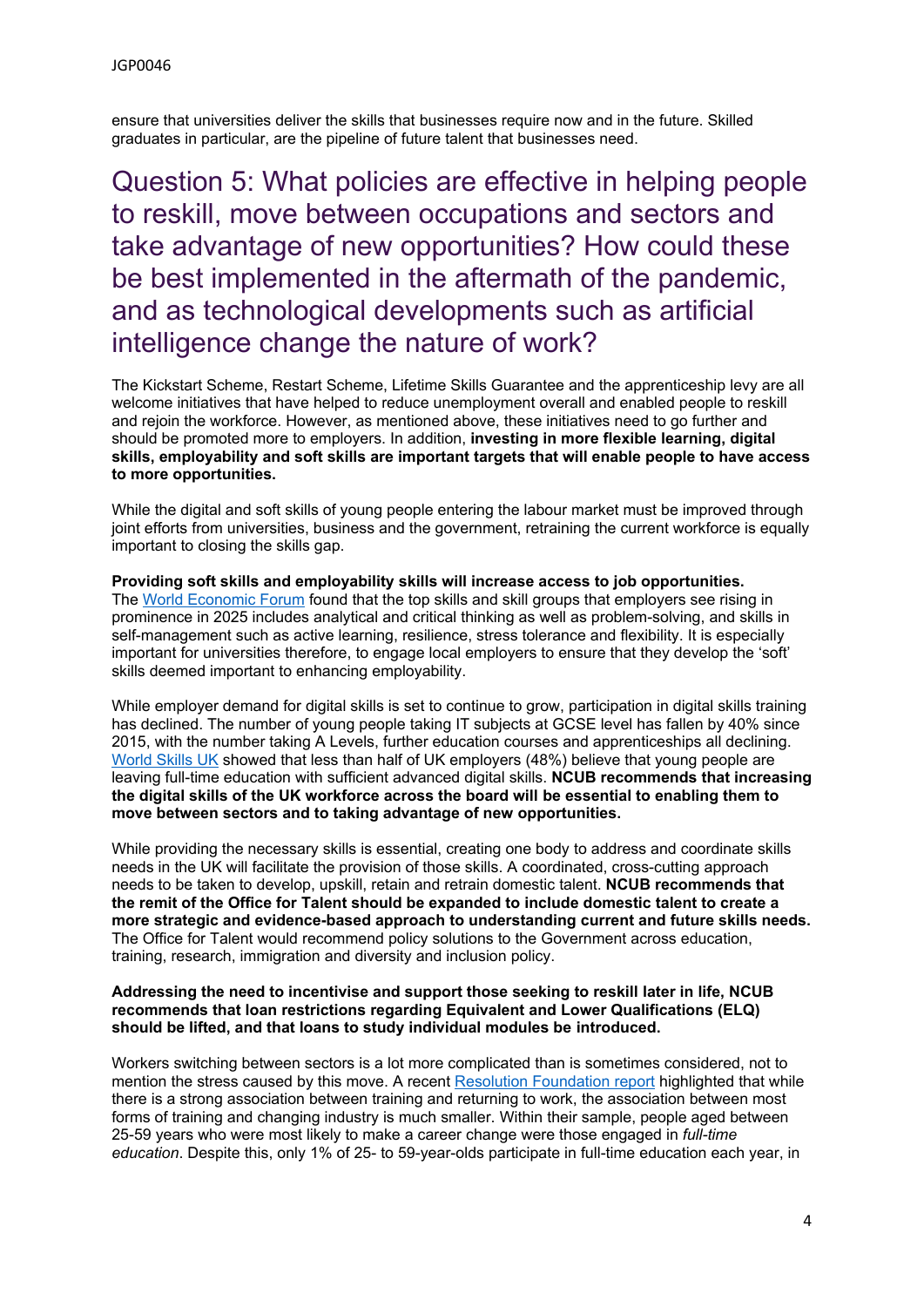part because of longstanding practical and financial barriers that prevent adults from returning to intensive education and training.

It is very hard for people to move sectors due to a lack of technical and employability skills, and to keep up with changing sector demands. Currently, only a [small](http://www3.weforum.org/docs/WEF_Future_of_Jobs_2020.pdf%22%20/) [percentage](http://www3.weforum.org/docs/WEF_Future_of_Jobs_2020.pdf%22%20/) of businesses report being able to make use of public funds to support their employees through reskilling and upskilling. Universities, businesses and the government all have an active role to play. Universities need to reach out to more adult learners and recognise that they will need to be flexible in their approach with mature learners. **NCUB recommends that the Government should provide financial support for placements at SMEs in sectors that are struggling due to the pandemic, but which are strategically important in the long run.** Equally, businesses need to support and enable the retraining and upskilling of their employees.

## Question 6: Does the Government have the right mix of policies and a coherent strategy to promote long-term productivity growth and create new high-quality jobs?

The R&D Roadmap and Plan for Growth clearly set out the Government's ambitions to improve productivity and create new, high-quality jobs by building R&D and innovation intensity. NCUB strongly supports the ambitions of the R&D Roadmap and the development of an Innovation Strategy to this aim. To achieve the ambitions, the Government needs to develop a clear strategy and the right mix of policies to specifically encourage private sector R&D investment and business innovation.

Research and innovation are affected by many different factors – from the availability of skills, datasets, buildings and laboratories, to regulation, tax and funding. A combined offer from Government, involving trade, education, health and treasury would, therefore, appeal to businesses and motivate them to invest both time and money in research and innovation. Such an offer should seek to untangle the web of tax incentives, regulation and funding pots to make them easier for businesses to access.

Successful innovation requires agile, responsive, risk-driven approaches with a clear focus on a purpose defined by demand led signals and user needs. UKRI, in partnership with devolved funding bodies, should review the foundational components of their research and innovation funding systems and actively identify where a more joined up approach can be developed. The Government also has a critical role to play in joining up, and promoting, wider fiscal and regulatory initiatives to business designed to encourage research and innovation. NCUB's report [Research](https://www.ncub.co.uk/index.php?option=com_docman&view=download&alias=475-ncub-r-d-taskforce-report-2020-final&category_slug=reports&Itemid=2728) [to](https://www.ncub.co.uk/index.php?option=com_docman&view=download&alias=475-ncub-r-d-taskforce-report-2020-final&category_slug=reports&Itemid=2728) [Recovery](https://www.ncub.co.uk/index.php?option=com_docman&view=download&alias=475-ncub-r-d-taskforce-report-2020-final&category_slug=reports&Itemid=2728) offers a number of recommendations on how this could be achieved. An important function of the UK's Plan for Growth should be to create a framework to focus the UK's economy and define priorities for the research and innovation agenda so it can deliver greater opportunities, not just for UK research, but also for UK manufacturing, design and for sectors that have traditionally engaged less in R&D and innovation.

Since the publication of the R&D Roadmap, the Government has made a number of policy decisions that should help drive private sector investment and innovation – including the introduction of a new Super Deduction and review of pensions regulation. However, these benefits are likely to be offset by steep tax rises. The IFS has estimated that the budget will mean nearly £30 billion of tax rises by 2025/26 in the form of frozen allowances and significant increases in corporation tax. Cumulatively, this would represent the steepest tax rises announced since the 1993 Budget.

Corporation tax is set to rise from 19% to 25% for more profitable companies. Smaller businesses are likely to be hit too, with the re-introduction of a small profits rate of 19% on profits up to £50,000. For many businesses, investment in research and innovation remains a discretionary spend. Therefore there is a real risk that business investment could be hampered, despite the variety of initiatives taken in the 2021 Budget, if income from profits reduce.

In delivering the Plan for Growth, the Government needs to recognise that the pandemic has had an impact on research and innovation activities that could affect the ability of the innovation system to realise the ambitions. While public funding for R&D, innovation and commercialisation projects –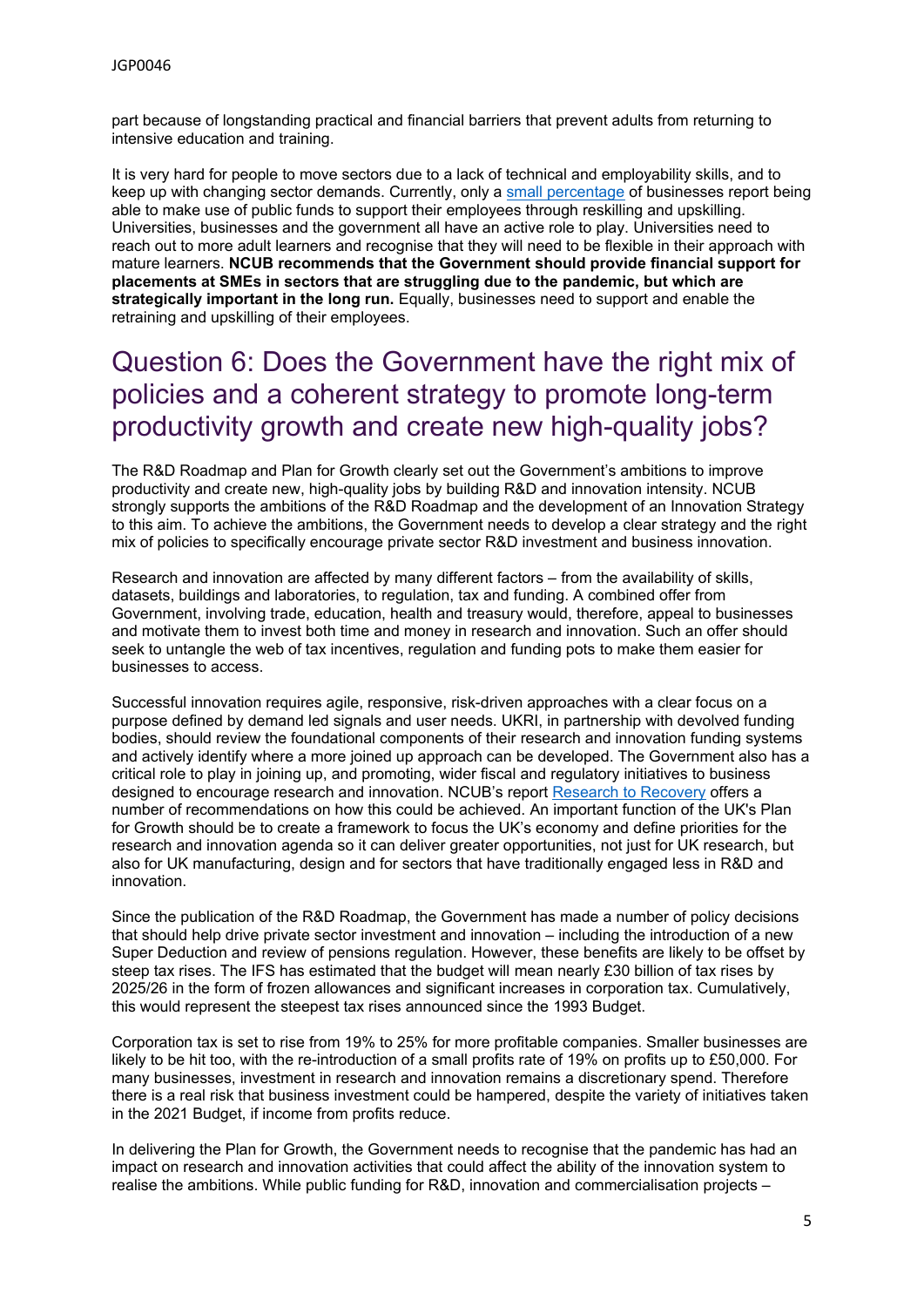COVID and non-COVID-related - was sustained during lockdown, funding availability from industry and charitable sources for non-COVID-related projects decreased for many. Further, a joint Universities Commercialisation and Innovation (UCI) study with NCUB found that many [universities](https://www.ncub.co.uk/index.php?option=com_docman&view=download&alias=488-ncub-covid-survey-report-jan-21-university-v2&category_slug=reports&Itemid=2728) [reported](https://www.ncub.co.uk/index.php?option=com_docman&view=download&alias=488-ncub-covid-survey-report-jan-21-university-v2&category_slug=reports&Itemid=2728) a decreased availability of funding for providing the services and support to initiate and deliver non-COVID-related projects, and for building capabilities of staff to lead and deliver such projects. NCUB recommends that funding for non-Covid related research and development projects, particularly in sectors that have been the most affected by economic impacts, should be sustained.

# Question 7: Is the Government doing enough to encourage corporate investment?

To achieve the vision set out in the R&D Roadmap and Plan for Growth and to become a more research intensive, innovation-led economy, more businesses will have to invest more financial and human resources in R&D across the UK. To succeed, there is a need to prioritise efforts to seize strategic commercial opportunities, create synergies in the system, strengthen the enablers of the R&D and innovation system, and attract global investment. While the government has taken steps to encourage corporate investment, it needs to do more.

For the UK to achieve its target of R&D investment reaching 2.4% of GDP by 2027, the private sector will need to invest £17.4 billion more in UK R&D in 2027 than it did in 2017.

Prior to the pandemic in 2020, R&D funding in the UK from private sources had steadily grown in real terms every year since 2009. Private funding of R&D had also increased as a percentage of GDP every year since 2013.

However, the UK's target of 2.4% is bold and ambitious. This requires equally ambitious, holistic policy making to succeed. There are three particularly important components that we wish to highlight:

- 1. Drive sustainable investment in research
- 2. Enhance fiscal incentives to encourage private investment, R&D and innovation
- 3. Promote the UK's offer globally

It is important to remember that the UK's drive to boost private R&D investment comes at a difficult time. The pandemic has created a more challenging environment for many businesses to invest. The effects of the Covid-19 pandemic on the ability of businesses to contribute to R&D and innovation have been substantial. A [survey](https://www.ncub.co.uk/index.php?option=com_docman&view=download&alias=517-ncub-covid-survey-report-may-21-business-digital&category_slug=reports&Itemid=2728) of 500 businesses jointly conducted by NCUB and the University Commercialisation and Innovation (UCI) Policy Unit at the University of Cambridge found that **91% of businesses reported some disruption to their R&D and innovation activities between March and August 2020**. 96% of businesses responding to the survey reported that their collaborative engagements with universities had also been affected by the pandemic.

Strategic business-university research collaborations provide a myriad of benefits to their participants and there is extensive research documenting the ways in which university-collaborations can add value and drive forward economic productivity. The [Dowling](https://assets.publishing.service.gov.uk/government/uploads/system/uploads/attachment_data/file/440927/bis_15_352_The_dowling_review_of_business-university_rearch_collaborations_2.pdf) [Review](https://assets.publishing.service.gov.uk/government/uploads/system/uploads/attachment_data/file/440927/bis_15_352_The_dowling_review_of_business-university_rearch_collaborations_2.pdf) suggests that companies that invest in R&D with universities can improve business performance through developing new techniques or technologies, de-risking investment in research, and extending the capabilities and expertise available to the firm. Investment in collaborative R&D also delivers benefits to the UK, driving growth and productivity improvements for firms and high-quality research outputs. Of concern is that future collaborations between universities and businesses are also likely to suffer due to the impacts of the pandemic on resources and spending. The [NCUB/UCI](https://www.ncub.co.uk/index.php?option=com_docman&view=download&alias=517-ncub-covid-survey-report-may-21-business-digital&category_slug=reports&Itemid=2728) [survey](https://www.ncub.co.uk/index.php?option=com_docman&view=download&alias=517-ncub-covid-survey-report-may-21-business-digital&category_slug=reports&Itemid=2728) suggested that a majority of business respondents stated a reluctance to increase their internal R&D activity between September 2020 to August 2021, while an even smaller percentage of businesses planned to increase R&D and innovation activities with universities.

To counter the challenges posed by the pandemic to innovation, the UK Government must develop a coordinated national innovation strategy. This must take into account the full range of factors that affect business innovation.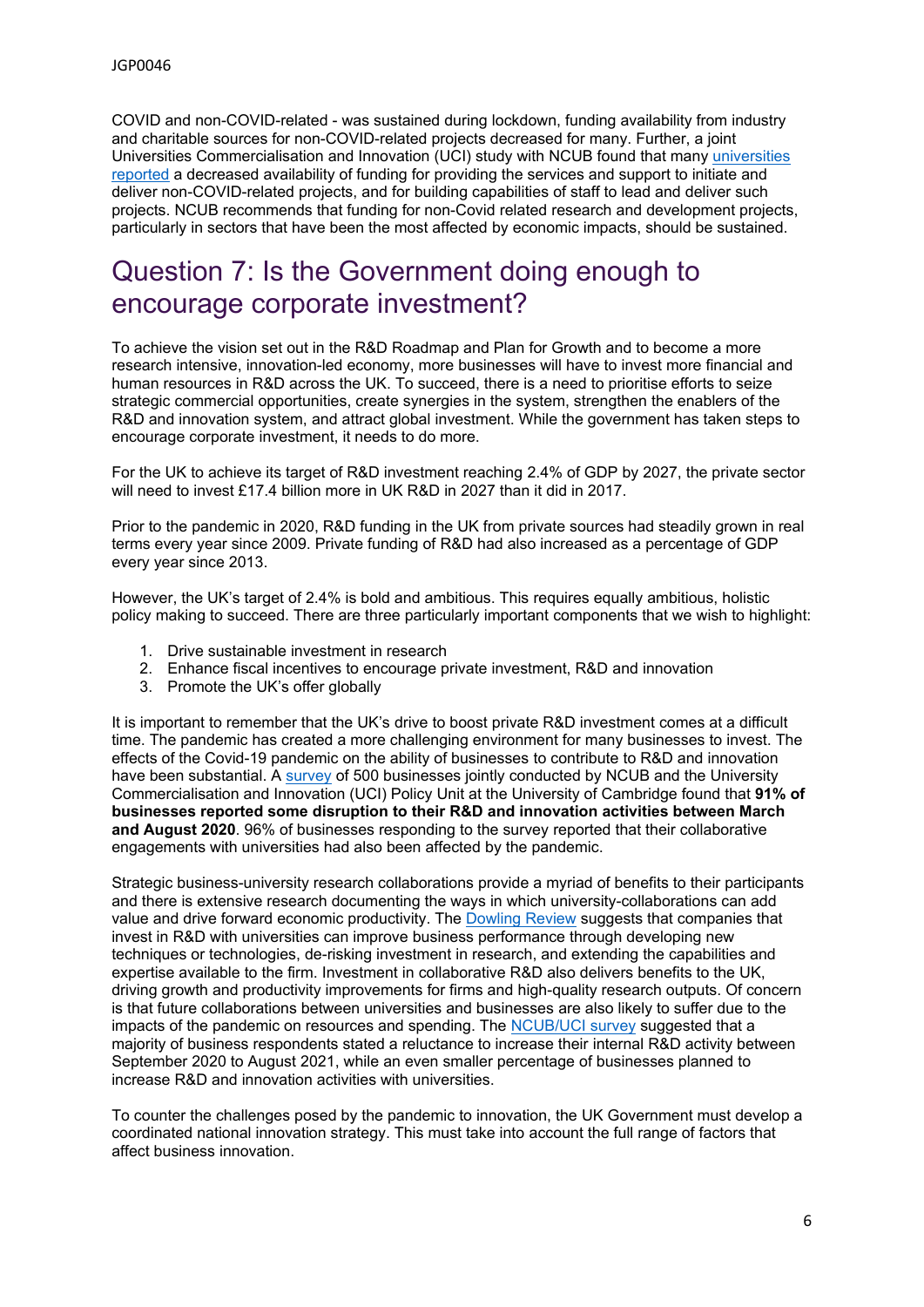#### **1. Drive sustainable investment in research**

There is strong evidence that public funding for R&D helps leverage private investment, so the Government's commitment to boost public research spending to £22 billion is incredibly important. Business R&D spending depends on a range of factors, but the foundations of the system, underpinned by public funding, are among the most important. Not only is the quantum of public funding important, but so too is the timing. Steep rises in public research spending as we near 2027 will do much less to leverage private investment than patient, steady investment over a number of years. **The Government must therefore set out a clear plan to grow public investment steadily in the next six years to leverage private investment, alongside the other measures to encourage business innovation outlined in this response.**

#### **2. Enhance fiscal incentives to encourage private investment, R&D and innovation**

Fiscal policies and incentives can play an important part in driving private R&D and innovation investment. The decision to significant increase corporation tax (as noted under our response to question 5) will impact the ability of businesses to invest, and could equally impact on the UK's ability to attract inward investment.

Despite this, the Government has sent important signals to business that it wishes to incentivise R&D expenditure with both an increase to R&D tax credits from 12 to 13% (announced at the Budget in March 2020) as well as a review of the current R&D tax credit system. NCUB recommends a critical outcome from this consultation is to ensure the tax credit system continues to modernise and keeps pace with advances in research and development approaches while enabling more businesses to take advantage of what is on offer.

For many corporates – investing in start-ups and spin-outs is an important vehicle to access new ideas and innovations. Through Corporate Venturing arms, businesses are able to make targeted investments in R&D by investing in research-intensive businesses to aid proof of concept work and identify first to market opportunities. It is also often very beneficial to small companies to be working with major corporates as they provide a more guaranteed first customer as well as access to knowhow and expertise not commonly available to small companies. This activity is growing and a number of corporates are investing more funds into this activity. To scale this up, NCUB recommends that the Government considers equivalent incentives to R&D tax credits to encourage greater corporate venturing activity. The opportunity presents a win-win, enabling large corporates to invest in translational capability in the UK to increase jobs and growth for start-ups and the economy more generally.

Improving incentives is important, but it is equally important to make it as easy as possible for the benefits to be accessed. The replacement of the large company scheme in 2013 with the Research and Development Expenditure (RDEC) has been welcomed by businesses eligible to access the scheme. At a time the UK is looking to support and nurture the next generation of companies, **NCUB recommends that Treasury consider an RDEC-type scheme for SMEs (especially for R&Ddriven start-ups), which would both reduce the bureaucracy that SMEs face and encourage more R&D and innovation.**

#### **3. Promote the UK's offer globally**

As the UK establishes priorities, delivers synergies and scales up its R&D and innovation system, it will create new opportunities to compete in the global market. Simply having attractive framework conditions is not enough. To capitalise on them, the UK needs to promote and constantly evaluate the competitiveness of its offer. **The UK must start behaving as a competitor in the global market for R&D investment to retain existing business investment and attract higher levels of globally mobile business research.**

The global market opportunity is significant. The NCUB [Research](https://www.ncub.co.uk/reports/r-d-taskforce-report-research-to-recovery) [to](https://www.ncub.co.uk/reports/r-d-taskforce-report-research-to-recovery) [Recovery](https://www.ncub.co.uk/reports/r-d-taskforce-report-research-to-recovery) [report](https://www.ncub.co.uk/reports/r-d-taskforce-report-research-to-recovery) found that around the world, 1,000 multinationals spent \$781.8 billion on R&D in 2017. Just a 1 percentage point increase in the UK's share of the global R&D market would mean an extra £8 billion in foreign direct investment. While multinational enterprises (MNEs) used to carry out most of their R&D activities in their home countries R&D investments by MNEs abroad now account for an estimated 20% of all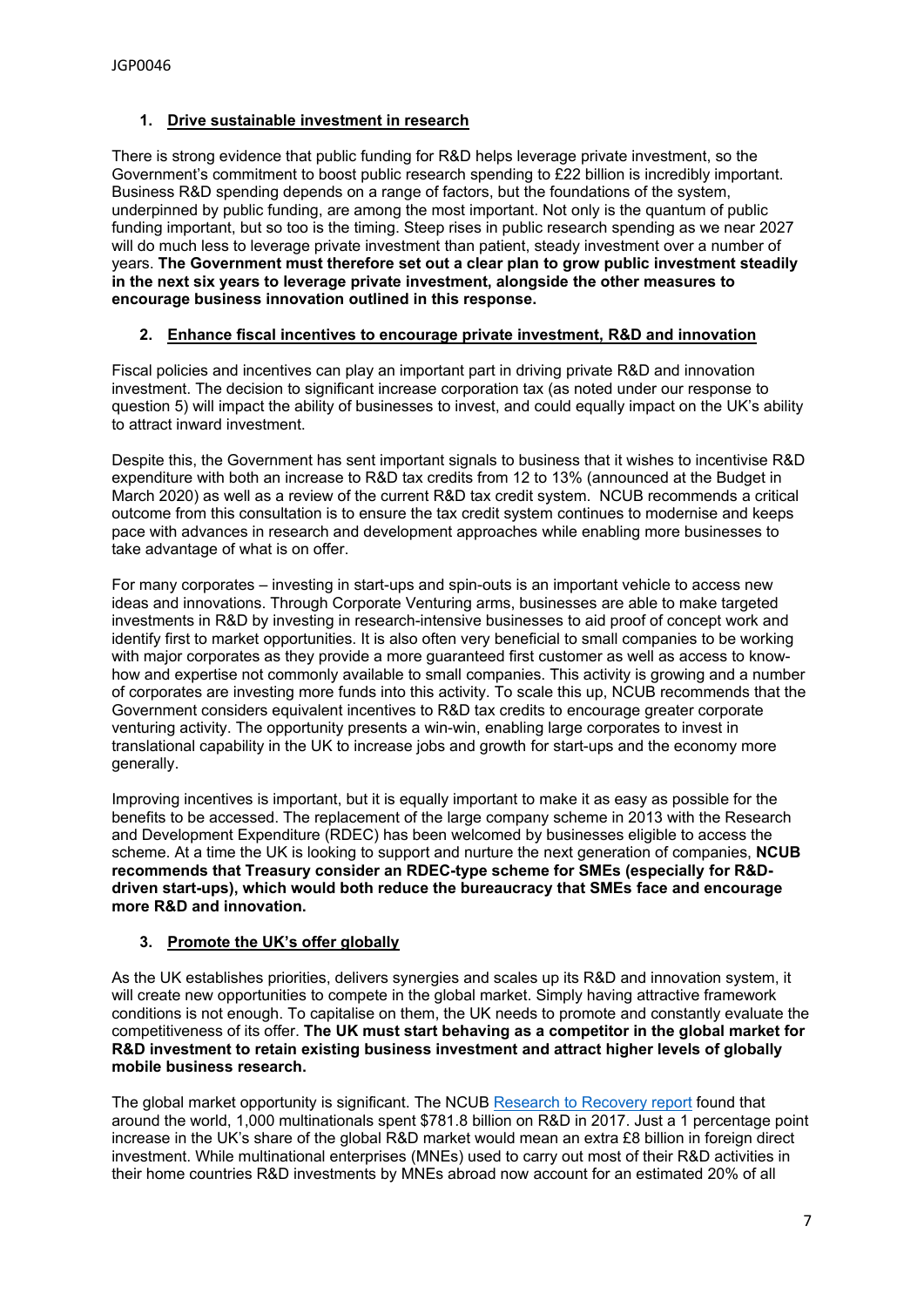private R&D investments globally. One implication is that countries or regions have new opportunities to attract high value-added activities linked to global innovation value chains. The UK already attracts an exceptional share of research intensive FDI disproportionate to its size. In 2018, 53% of businessbased R&D was funded and performed by foreign-owned businesses, a higher share than any country in the G7.

Therefore, in order to attract more foreign direct investment into the UK and to increase business R&D investment, **NCUB recommends that the Government, through UKRI, BEIS, the Home Office, Treasury and the Department for International Trade, should develop a foreign direct investment (FDI) in R&D strategy to retain and attract a higher level of globally mobile business investment in R&D to the UK**. Several organisations, including the Royal Society, have made similar proposals to help professionalise the UK's approach to attracting FDI in R&D, setting clear priorities, targets and ambitions. The FDI in R&D strategy would help set the priorities of the recently announced Office for Investment and could align its focus to determined commercial missions.

**In order to level up across the UK, create simpler mechanisms to support businesses to innovate, and to galvanise industry and academia around specific, defined commercial challenges, NCUB recommends the establishment of Innovation Collaboration Zones.** The purpose of the Innovation Collaboration Zones would be to join up possible levers to maximise R&D investment amongst start-ups and SMEs as well as large multi-national companies, and to make it simple and effective for a business to invest in R&D and to capitalise on the different opportunities available. Importantly, the levers deployed could be tailored to the specific focus of the Zone.

# Question 8: Is the "Plan for Growth" an adequate replacement for the "Industrial Strategy"?

NCUB welcomes the Plan for Growth. In Autumn 2020, we called on the Government to unite its twin aims of developing a more productive, resilient economy with its aspirations to grow research intensity and innovation, by refreshing the Industrial Strategy. The UK has changed significantly since the Industrial Strategy was developed in 2017, with the impact of Covid-19, the UK's withdrawal from the European Union and a renewed emphasis on carbon neutrality affecting policy priorities. To drive these, the UK needs national coordination rather than individual interventions.

The Plan for Growth helps to define business R&D and innovation as a critical driver of competitiveness. It also recognises that there are a variety of public levers, fiscal and regulatory, that could have a combined positive impact on business investment. The expected Innovation Strategy should provide a detailed plan to create the right conditions to encourage greater business investment in research, development and innovation. Together, we believe that the Plan for Growth and Innovation Strategy will set direction and priority, that should also be reflected in the decisions taken at the 2021 Comprehensive Spending Review.

Although the aspirations of the Plan for Growth, and the direction that it sets, are incredibly important, the Government must carefully consider delivery and implementation of the Plan. Specifically, there is a need to coordinate and champion actions across Government and Departments to deliver the Strategy, including in its local application. The Industrial Strategy Council played an important part in the delivery of the Industrial Strategy, and there is a need for similar mechanisms to be constructed to help delivery of the Plan for Growth. Arguably, a case could also be made for the development of a cross-cutting Economic Transformation Government Department.

The Government's Plan for Growth recognises that there are a variety of public levers, fiscal and regulatory, that could have a combined positive impact on business investment. It is, however, noticeable that there is little mention of Innovate UK in both the Budget and Plan for Growth, despite the focus both documents place on innovation.

NCUB does believe that that Plan for Growth should have developed thinking on the future of skills further. Although the Plan recognises that delivering a low-carbon, high-tech economy will require a highly skilled workforce, there are few new announcements related to adapting to the UK's future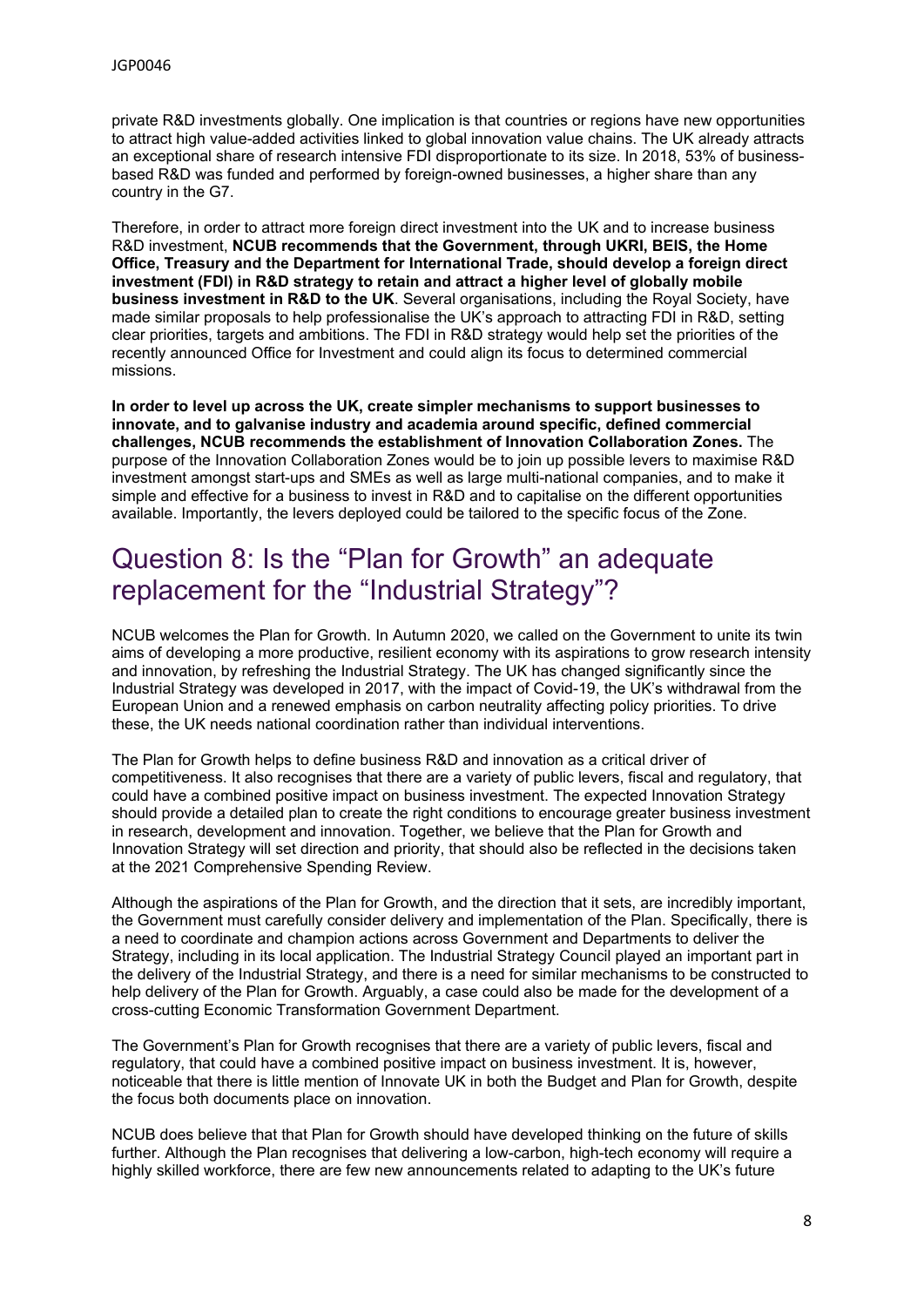skills needs. Although reforms to the immigration system must be welcomed, there is little mention of how to prepare the domestic workforce for a rapidly changing labour market. NCUB's Taskforce-led [Research](https://www.ncub.co.uk/index.php?option=com_docman&view=download&alias=475-ncub-r-d-taskforce-report-2020-final&category_slug=reports&Itemid=2728) [to](https://www.ncub.co.uk/index.php?option=com_docman&view=download&alias=475-ncub-r-d-taskforce-report-2020-final&category_slug=reports&Itemid=2728) [Recovery](https://www.ncub.co.uk/index.php?option=com_docman&view=download&alias=475-ncub-r-d-taskforce-report-2020-final&category_slug=reports&Itemid=2728) report, made recommendations that the UK needs to fundamentally rethink research careers, and would welcome more skills announcements that propose to go further in the expected R&D People and Culture Strategy later this year.

# Question 9: Are we in a period characterised by longterm low economic growth (secular stagnation), and if so, what are the implications for Government economic policy?

The UK is at risk of being caught in a period of long-term low economic growth due to the long-lasting impacts of the financial crisis in 2008 described above, cumulative investment shortfalls in R&D and skills behind other OECD nations, impacts of Covid-19 and the economic uncertainties for businesses and investors since the UK withdrew from the European Union.

However, NCUB believes that a focused Government approach on policy and financial investment designed to stimulate and encourage R&D and innovation, education and skills development could reduce these risks significantly. The [R&D](https://www.gov.uk/government/publications/uk-research-and-development-roadmap) [Roadmap](https://www.gov.uk/government/publications/uk-research-and-development-roadmap) is a rallying cry to the drivers of the R&D system and all actors who are, or should be, invested in the importance of R&D. For government, for businesses and for universities, it raises the expectations as to the scale of ambitions for R&D in the UK. The private sector invests around £25 billion per annum in R&D. Achieving the 2.4% target, will require businesses to spend an estimated £17.5 billion more on R&D in 2027 than they did in 2017.

In this context, the NCUB Taskforce recommended that:

- Setting out a new vision for R&D in the UK requires a commitment from business as much as it does from universities and government. This stems from viewing businesses as fundamental partners in the R&D ecosystem, rather than just beneficiaries.
- The Government's target to double R&D investment will not be achieved through greater investment by existing R&D investors in UK research alone. The UK will also need to capture a greater share of the global R&D market and attract R&D investment from UK businesses that do not traditionally engage in R&D.
- The UK is world-leading at research, but the greatest challenge and opportunity of the R&D plan is translating this success in basic research into greater business driven research, development and innovation.
- UK universities, which are dispersed across all parts of the UK, have a fundamental role to play, individually and with their partners, in levelling up the UK through research and education.

To realise the aspirations of the R&D Roadmap, there is a need to develop an exciting and compelling case for UK PLC across all parts of the UK. The R&D Plan should speak more directly to businesses by articulating the market opportunities that greater R&D and innovation can present to those in R&D intensive and less R&D intensive industries and focusing on establishing the enabling infrastructures that encourage business investment. Developing an exciting case will require a better understanding of the drivers that shape the decision making for those that approve investment decisions in businesses. Reaching beyond the converted requires an understanding of the factors that influence their thinking and priorities. The case needs to be framed in ways that demonstrate and deliver value, benefit and return comparable to other competing investment priorities.

**NCUB recommends that the government needs to commit to continued long-term funding and longer-term policymaking.** This will enable the UK economy to come out of the crisis more quickly. The challenge therefore is not to understand what initiatives are needed, but rather how the existing framework can be made to work better together to achieve the required scale and be more responsive to economic and societal changes.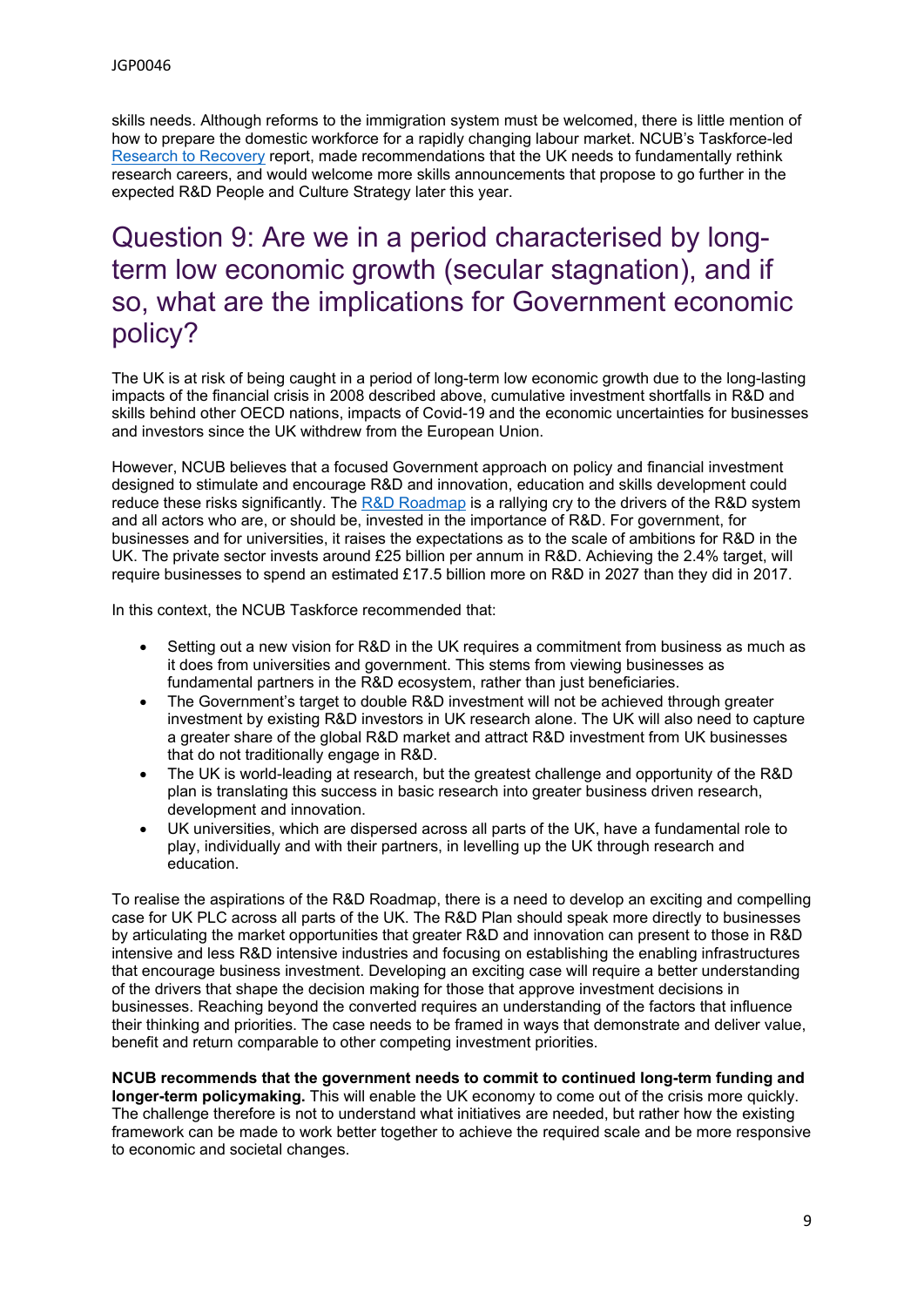The March 2021 Budget already commits to £3 billion for the National Skills Fund, improving the technical skills of adults across the country. However, more could be done to address future skills needs. The Budget included limited reflection on the skills needs of an advanced knowledge economy, with far greater investment in R&D likely requiring more people with PhDs.

The role of universities has also not been fully acknowledged as a key driver in supporting economic recovery and growth. **NCUB recommends that future policy-making and funding decisions need to include the vital role of the higher education sector.** The businesses engaged in the Taskforce all emphasised that fundamental research performed in universities and research labs underpins the R&D and innovation system. **To provide a sustainable foundation to a more research-intensive, innovative economy, NCUB recommends that the UK Government should invest more in discovery-led research across the Research Councils and, in particular, increase Quality Related research funding.** There is a need to increase Quality Related funding to help universities build and maintain capacity, and take on more research grants without making a financial loss. Universities have delivered on generating the efficiencies that the practice of funding research far below cost aimed to incentivise. However, this has led to a reliance on other sources of income to support research activity. The consequences of this dependence have threatened the research base during the Covid crisis at a time when research is most needed.

Building a system that allows more institutions to engage in R&D and innovation activity increases opportunities for growth, which can generate high returns for the UK and local areas. The current system of funding research below cost also limits the opportunities for institutions to engage in commercialisation and other knowledge exchange activities that do not generate returns to the institution.

### Question 10: Is the UK well placed to take advantage of future technological breakthroughs and translate them into economic opportunities?

As the UK begins to move from recovery to rejuvenation, it needs a bold economic plan to seize the opportunities of the Fourth Industrial Revolution. **NCUB recommends that R&D and innovation should not be seen as one of a series of important cogs in the system, but as the critical engine that will power a bold economic plan.** At the heart of this is the vital role of researchers themselves.

The UK has a world-leading research base, which puts the UK in a strong position to take advantage of technological breakthroughs. Policy interventions should be designed to (1) maintain the UK's research strengths sustainably, and (2) redouble efforts to drive innovation.

To maintain research strengths sustainably, UKRI must invest more in discovery-led science across the Research Councils and, in particular, increase Quality Related research funding. This is the cornerstone of the research base and underpins business R&D and innovation. Simultaneously there is a need to invest in the UK's R&D capital and digital infrastructure to remain at the forefront of emerging capabilities.

To deliver more private sector R&D and innovation activities, the UK needs a strong Innovation Strategy that considers the range of factors that affect business R&D and innovation investments – from fiscal incentives, through to regulation and skills. Importantly, the Innovation Strategy should consider measures to both strengthen the UK's innovation offer to businesses, and to promote its strengths globally.

#### **NCUB further recommends that in order to take full advantage of future technological breakthroughs and turn them into economic opportunities, the UK must act as a competitor in a global R&D and innovation market.**

Simply having attractive framework conditions is not enough. To capitalise on them, the UK needs to promote and constantly evaluate the competitiveness of its offer. The UK must start behaving as a